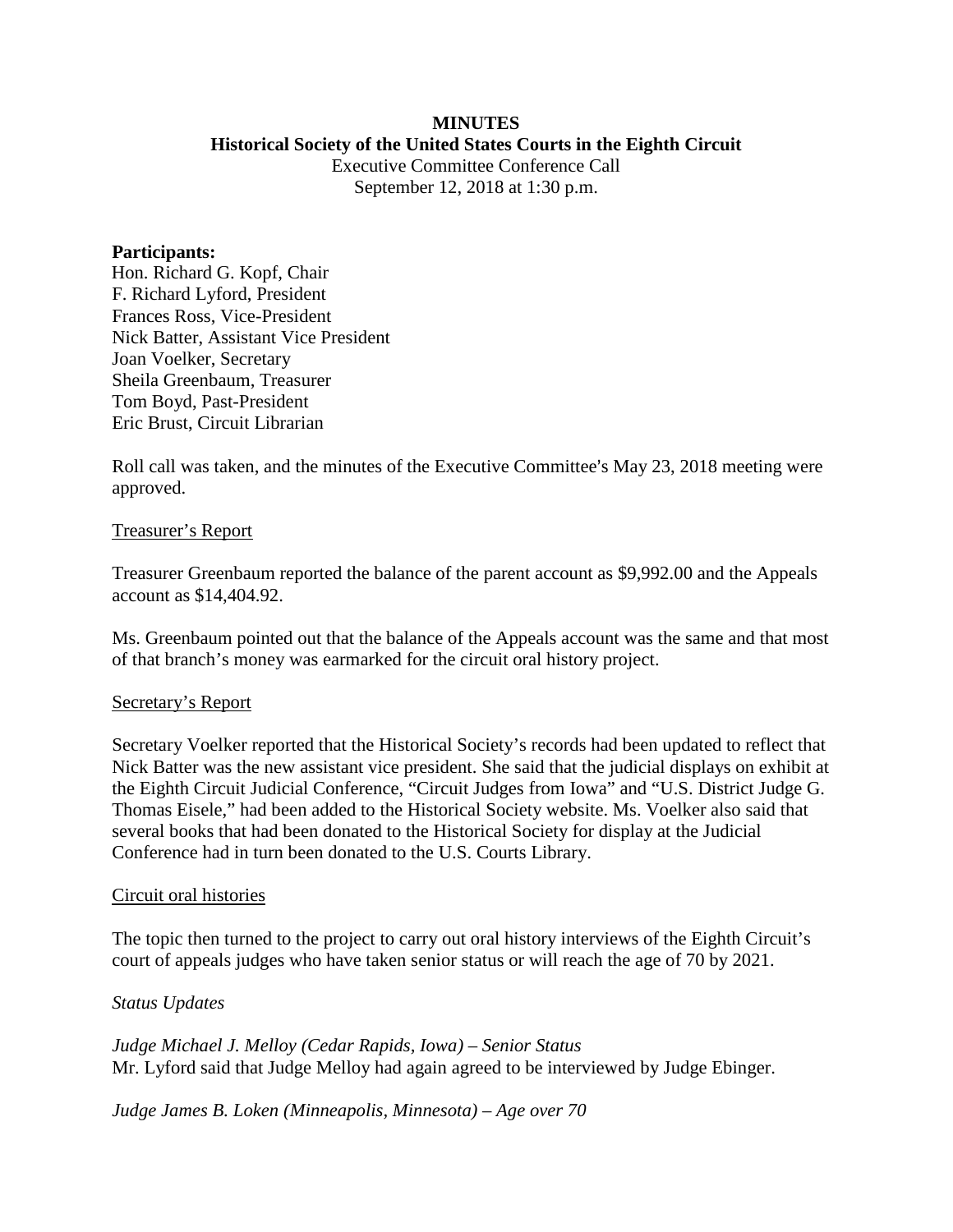Mr. Boyd said that Judge Loken also agreed to be interviewed and that Judge David Hansen will interview him.

# *Next Target Interviews*

*Judge Duane Benton (Kansas City, Missouri) – Turns 70 in 2020* It was mentioned that Judge Benton was known to be close to his law clerks, so it was suggested that the Historical Society ask Judge Benton to recommend an interviewer for his oral history.

*Judge Bobby Shepherd (El Dorado, Arkansas) – Turns 70 in 2021* Frances Ross suggested asking Judge Morris Arnold his advice as to who might undertake Judge Shepherd's oral history interview. Mr. Lyford said that he would contact Judge Arnold.

## Recap/Discussion of 2018 Judicial Conference in Des Moines

a) Board meeting, Thurs., Aug. 16, 4:15-5:15

It was noted that the board meeting went well.

b) Treasurer for parent Society & COA branch

Mr. Boyd reported on his efforts to fill the position of treasurer. He said that he would follow up with a prospective candidate, and that if that person declined candidacy, he would find another.

c) Accountant to assist treasurer

Mr. Boyd also said that he was exploring engaging an accountant for the Historical Society. President Lyford noted that the topic of accountant should be put on the agenda for the December Executive Committee meeting.

## Other Items

## *Branch Regulations*

As the Western District of Missouri recently revised their branch regulations to reflect their current operation, with the assistance of Chair Judge Kopf, Mr. Lyford suggested that the Executive Committee, through Mr. Batter, could contact the other branches to see if they would like to revise their regulations. Judge Kopf suggested that Mr. Batter, with the assistance of Secretary Voelker, prepare a letter. Mr. Batter said he would be happy to help and would contact Ms. Voelker, and Judge Kopf offered to help review the regulations.

## *Judge Longstaff's Biography*

Mr. Boyd said that *Drake Law Review* had just published a biographical article on Judge Ronald Longstaff. He commented that the article is fabulous and read the tribute paid by Anthony Gaughgan, Professor of Law at Drake University Law School, to Mr. Lyford, who serves as president of both the parent Historical Society and its Southern Iowa branch: